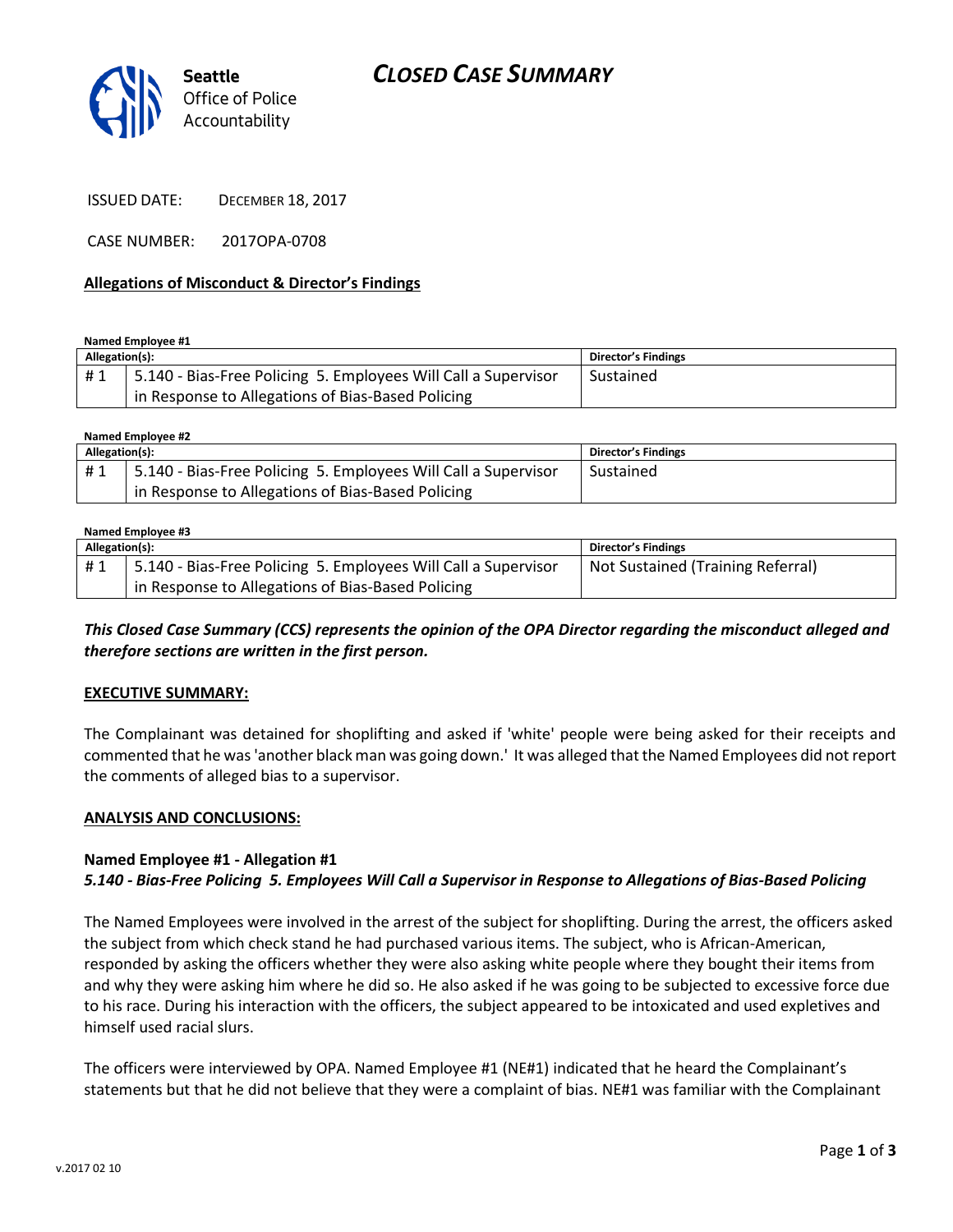

# *CLOSE CASE SUMMARY*

OPA CASE NUMBER: 2017OPA-0708

and believed this to be typical behavior and statements on his part. NE#1 stated that if he had believed the complaints to raise an allegation of bias, he would have reported that to a supervisor.

SPD policy prohibits biased policing, which it defines as "the different treatment of any person by officers motivated by any characteristic of protected classes under state, federal, and local laws as well other discernible personal characteristics of an individual." (SPD Policy 5.140.) This includes different treatment based on the race of the subject. (*See id*.) SPD employees are required to "call a supervisor in response to allegations of bias-based policing." (SPD Policy 5.140-POL-5.) The supervisor must be called to the scene. (*Id*.) This section of the policy provides guidance as to when an allegation of biased policing occurs, explaining that: "an allegation of bias-based policing occurs whenever, from the perspective of a reasonable officer, a subject complains that he or she has received different treatment from an officer because of any discernable personal characteristic…" (*Id.*)

Here, I find that a reasonable officer would have found that the Complainant's comments were an allegation of bias. The Complainant explicitly expressed his belief that he was being treated differently because of his race. As such, the allegation should have been reported and a supervisor called to the scene. The failure to do so was contrary to policy.

As such, I recommend that this allegation be sustained.

Recommended Finding: **Sustained**

### **Named Employee #2 - Allegation #1** *5.140 - Bias-Free Policing 5. Employees Will Call a Supervisor in Response to Allegations of Bias-Based Policing*

Named Employee #2 (NE#2) also indicated that he heard the Complainant's statements. He did not believe that they rose to the level of a complaint of bias. Upon reviewing the ICV and hearing some of the statements made by the Complainant, NE#2 admitted that perhaps those comments could be interpreted as bias but he did not do so at the time. NE#2 also stated that if he had heard what he believed to be a complaint of bias, he would have reported it to a supervisor.

For the same reasons as stated above, I find that NE#2 should have reported the Complainant's allegation of bias to a supervisor. His failure to do so was in violation of policy.

As such, I recommend that this allegation be Sustained.

Recommended Finding: **Sustained**

### **Named Employee #3 - Allegation #1** *5.140 - Bias-Free Policing 5. Employees Will Call a Supervisor in Response to Allegations of Bias-Based Policing*

Named Employee #3, like NE#1 and NE#2, heard the Complainant's statements and did not feel that they alleged biased policing. NE#3, like NE#1, had prior experience with the Complainant and stated that the Complainant's demeanor on that day was similar to that during those other contacts. NE#3 told OPA, however, that he reported